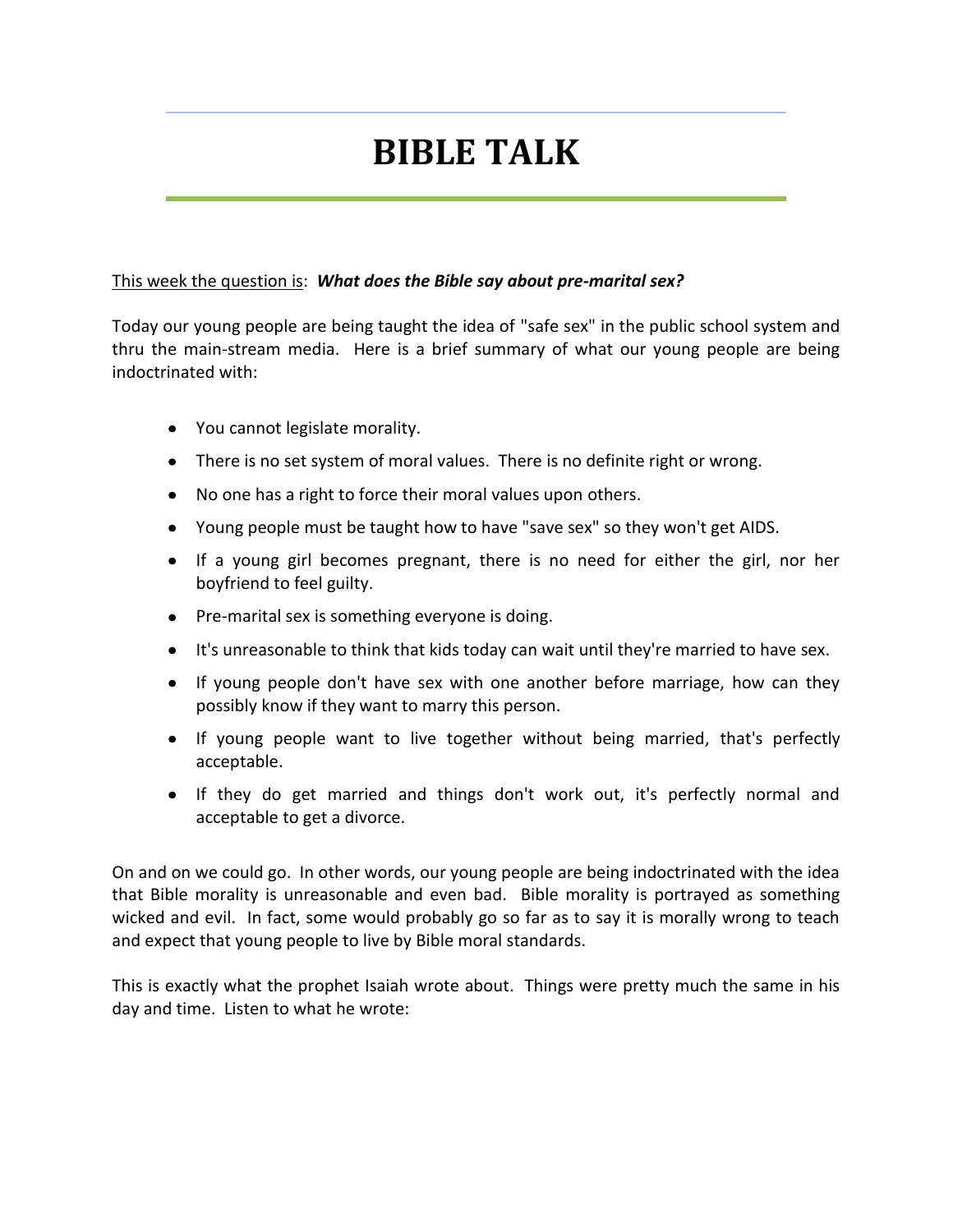# Isaiah 5:20-21

20 Woe to those who call evil good, and good evil; Who put darkness for light, and light for darkness; Who put bitter for sweet, and sweet for bitter! 21 Woe to those who are wise in their own eyes, And prudent in their own sight!

In Isaiah's time, as well as in our own time, good is being portrayed as evil and evil is being portrayed as good.

# **SCRIPTURES ABOUT PRE-MARITAL SEX**

Listen carefully to what the Bible has to say about pre-marital sex.

#### **1) The Old Testament had this to say:**

#### Deuteronomy 22:13-21

13 "If any man takes a wife, and goes in to her, and detests her,

14 and charges her with shameful conduct, and brings a bad name on her, and says, 'I took this woman, and when I came to her I found she was not a virgin,'

15 then the father and mother of the young woman shall take and bring out the evidence of the young woman's virginity to the elders of the city at the gate.

16 And the young woman's father shall say to the elders, 'I gave my daughter to this man as wife, and he detests her.

17 Now he has charged her with shameful conduct, saying, "I found your daughter was not a virgin," and yet these are the evidences of my daughter's virginity.' And they shall spread the cloth before the elders of the city.

18 Then the elders of that city shall take that man and punish him;

19 and they shall fine him one hundred shekels of silver and give them to the father of the young woman, because he has brought a bad name on a virgin of Israel. And she shall be his wife; he cannot divorce her all his days.

20 "But if the thing is true, and evidences of virginity are not found for the young woman,

21 then they shall bring out the young woman to the door of her father's house, and the men of her city shall stone her to death with stones, because she has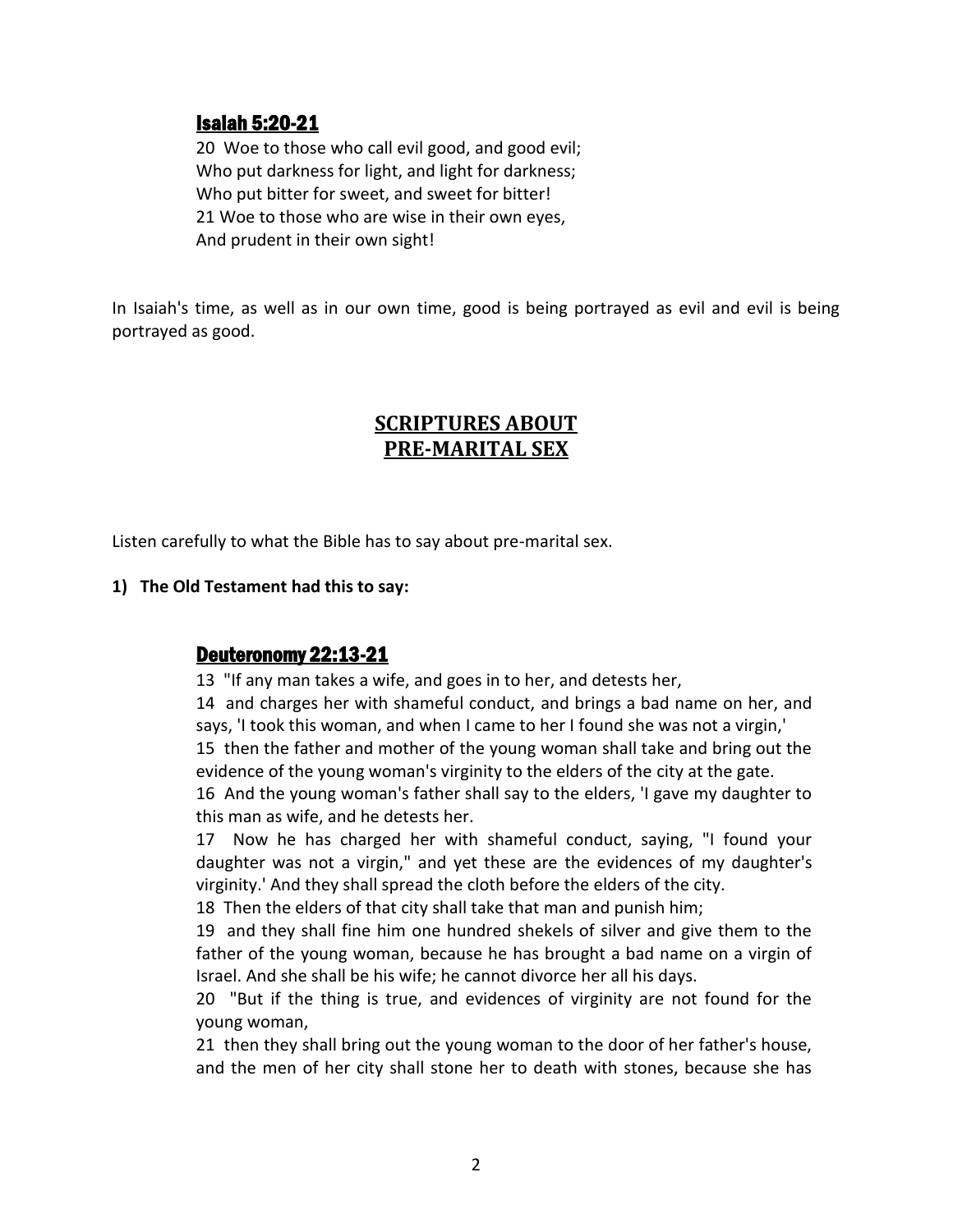done a disgraceful thing in Israel, to play the harlot in her father's house. So you shall put away the evil from among you.

You can see from this that God was very serious about pre-marital sex. He intended both men and women to be virgins when they married each other.

#### **2) The New Testament has this to say:**

# 1 Corinthians 6:18

18 Flee sexual immorality. Every sin that a man does is outside the body, but he who commits **sexual immorality** sins against his own body.

# Galatians 5:19-21

19 Now the works of the flesh are evident, which are: adultery, **fornication**, uncleanness, lewdness,

21 … those who practice such things will not inherit the kingdom of God.

# 1 Corinthians 6:9-10

9 Do you not know that the unrighteous will not inherit the kingdom of God? Do not be deceived. Neither **fornicators**, nor idolaters, nor adulterers, nor homosexuals, nor sodomites,

10 nor thieves, nor covetous, nor drunkards, nor revilers, nor extortioners will inherit the kingdom of God.

# Revelation 21:8

8 But the cowardly, unbelieving, abominable, murderers, **sexually immoral**, sorcerers, idolaters, and all liars shall have their part in the lake which burns with fire and brimstone, which is the second death."

Other passages could be given, but this is enough to demonstrate what God thinks about premarital sex. There is not one shred of evidence that anyone can offer which proves that God has changed His mind.

Although God loves sinners and offers them forgiveness, they cannot receive forgiveness unless they repent of their sins and obey the gospel. Then they must live according to His standards. Jesus said to the woman caught in adultery: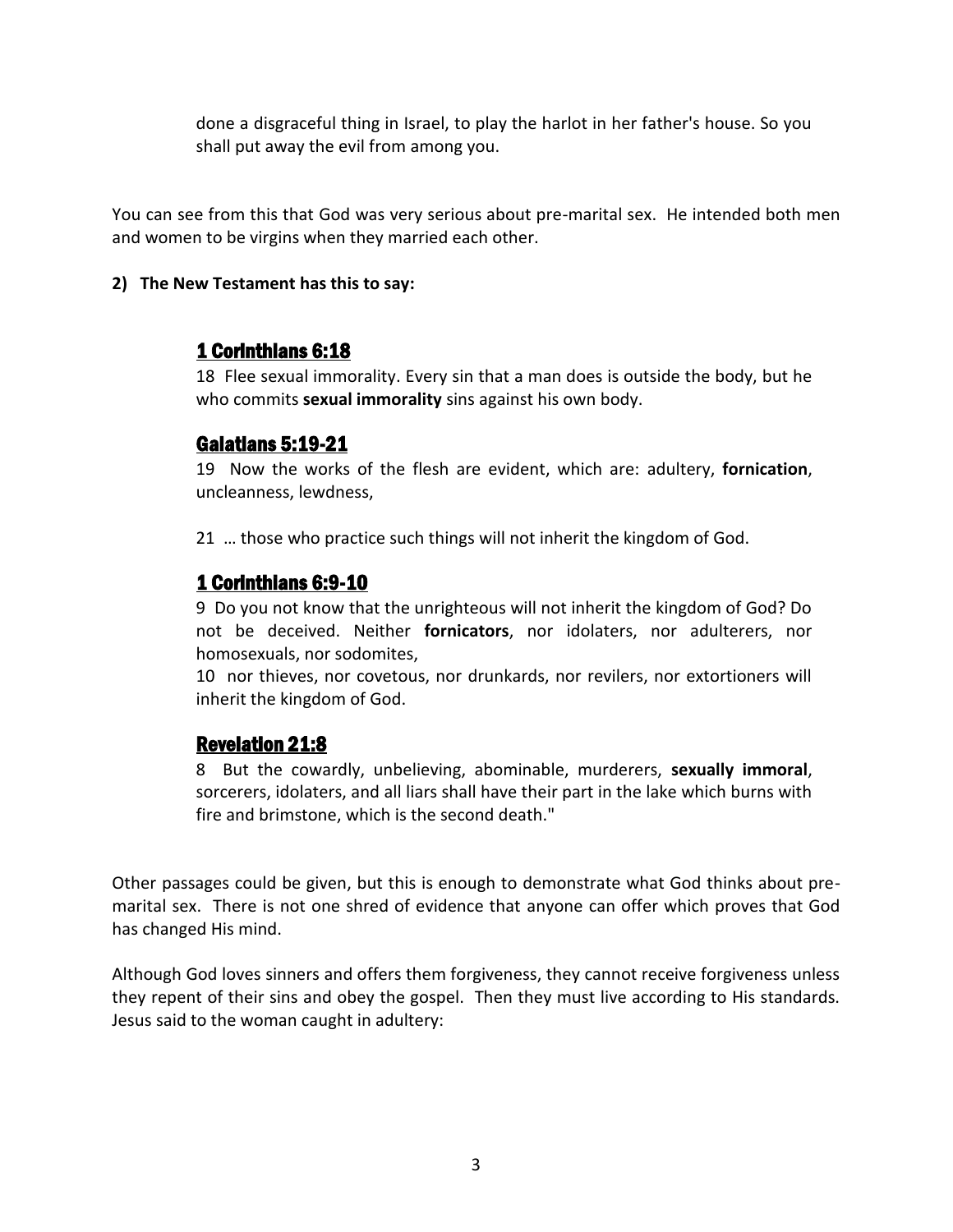### John 8:11

11 … go and sin no more."

# **THE BIBLE SOLUTION**

Now, having noticed some of the scriptures about pre-marital sex, what does the Bible teach as the solution? What are kids to do when they have sexual desires?

#### **1) They must learn how to control themselves.**

Just because kids have desires does not mean they therefore have the right to go out and fulfill those desires. They must learn, from an early age, how to control their desires.

### 1 Corinthians 9:27

27 But I discipline my body and bring it into subjection, lest, when I have preached to others, I myself should become disqualified.

# (NIV) 1 Thessalonians 4:3-5

3 It is God's will that you should be sanctified: that you should avoid sexual immorality;

4 that each of you should learn to control his own body in a way that is holy and honorable,

5 not in passionate lust like the heathen, who do not know God;

#### **2) They must learn that marriage is God's solution for sexual gratification.**

#### 1 Corinthians 7:1-4

1 Now concerning the things of which you wrote to me:

It is good for a man not to touch a woman.

2 Nevertheless, because of sexual immorality, let each man have his own wife, and let each woman have her own husband.

3 Let the husband render to his wife the affection due her, and likewise also the wife to her husband.

4 The wife does not have authority over her own body, but the husband does. And likewise the husband does not have authority over his own body, but the wife does.